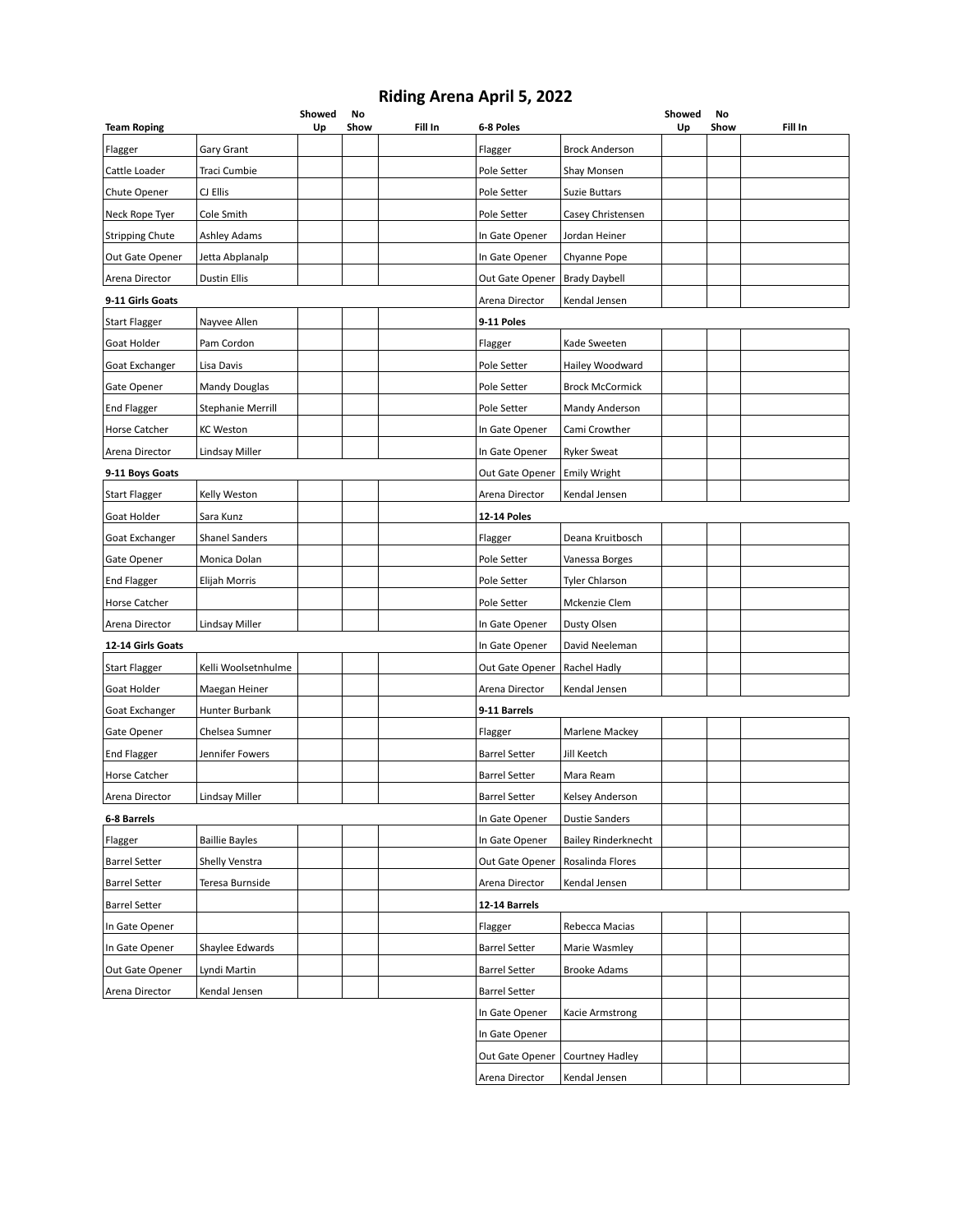## **GSA Arena April 5, 2022**

| <b>Stick Horse Barrels</b> |                        | Showed<br>Up | No<br>Show | Fill In | 12-14 Tie Down         |                        | Showed<br>Up | No<br>Show | Fill In |
|----------------------------|------------------------|--------------|------------|---------|------------------------|------------------------|--------------|------------|---------|
| Timer 1                    | Cody Wright            |              |            |         | Calf Untier            | Traci Cumbie           |              |            |         |
| Timer 2                    | Katie Wright           |              |            |         | Calf Untier            |                        |              |            |         |
| Arena Director             | <b>TJ Hipwell</b>      |              |            |         | Chute Opener           | Jerad Sweat            |              |            |         |
| 5 and under dummy roping   |                        |              |            |         | Cattle Loader          | Patch Hogge            |              |            |         |
| Timer 1                    | <b>Brett Rogers</b>    |              |            |         | <b>Barrier Puller</b>  | Ryan Roggers           |              |            |         |
| Timer 2                    | <b>Kelsey Phillips</b> |              |            |         | Out Gate               | <b>Baillie Bayles</b>  |              |            |         |
| Flagger                    | Jesse Hadley           |              |            |         | Arena Director         | <b>Dustin Ellis</b>    |              |            |         |
| Arena Director             | TJ Hipwell             |              |            |         | <b>Ribbon Roping</b>   |                        |              |            |         |
| <b>Goat Ribbon Pull</b>    |                        |              |            |         | Calf Untier            | Traci Cumbie           |              |            |         |
| Timer 1                    | Gina Stevens           |              |            |         | Calf Untier            |                        |              |            |         |
| Timer 2                    | Michelle Jensen        |              |            |         | Chute Opener           | Jerad Sweat            |              |            |         |
| Goat Holder                | Shantel Anderson       |              |            |         | Cattle Loader          | Ronald Wardleigh       |              |            |         |
| Arena Director             | TJ Hipwell             |              |            |         | <b>Barrier Puller</b>  | Holly Whitaker         |              |            |         |
| <b>6-8 Dummy Roping</b>    |                        |              |            |         | Ribbon Tier            | <b>Ryne Pernod</b>     |              |            |         |
| Timer 1                    | Tara Thompson          |              |            |         | Out Gate               | Trista Sparks          |              |            |         |
| Timer 2                    | Kaylee Handcock        |              |            |         | Arena Director         | <b>Dustin Ellis</b>    |              |            |         |
| Flagger                    | Garrit Harper          |              |            |         | 9-11 Girls Breakaway   |                        |              |            |         |
| Arena Director             | TJ Hipwell             |              |            |         | Chute Opener           | Codi McPherson         |              |            |         |
| 6-8 Girls Goats            |                        |              |            |         | Cattle Loader          | Patch Hogge            |              |            |         |
| Timer 1                    | Justin Taylor          |              |            |         | Out Gate               | Melissa Schultz        |              |            |         |
| Timer 2                    | Kristel Burgholm       |              |            |         | <b>Stripping Chute</b> | Crystal Laveridge      |              |            |         |
| Flagger                    | <b>Hodson Family</b>   |              |            |         | Arena Director         | <b>Dustin Ellis</b>    |              |            |         |
| Goat Holder                | Chris Willard          |              |            |         | 9-11 Boys Breakaway    |                        |              |            |         |
| Goat Exchanger             | Lacy Morse             |              |            |         | Chute Opener           | Nicole Martin          |              |            |         |
| Arena Director             | TJ Hipwell             |              |            |         | Cattle Loader          | Patch Hogge            |              |            |         |
| 6-8 Boys Goats             |                        |              |            |         | Out Gate               | Amanda Simpson         |              |            |         |
| Timer 1                    | Karlie Cook            |              |            |         | <b>Stripping Chute</b> | <b>Abigail Macias</b>  |              |            |         |
| Timer 2                    | Melissa Thompson       |              |            |         | Arena Director         | <b>Dustin Ellis</b>    |              |            |         |
| Flagger                    | Cody Thompson          |              |            |         | 12-14 Girls Breakaway  |                        |              |            |         |
| Goat Holder                | Rylie Woodbury         |              |            |         | Chute Opener           | Amanda Francis         |              |            |         |
| Goat Exchanger             | Cristy Hoffman         |              |            |         | Cattle Loader          | Patch Hogge            |              |            |         |
| Arena Director             | TJ Hipwell             |              |            |         | <b>Barrier Puller</b>  | <b>Brooklyn Fowers</b> |              |            |         |
| <b>Mutton Busting</b>      |                        |              |            |         | Out Gate               | Frankie Toon           |              |            |         |
| Flagger                    | Kelly Wahlen           |              |            |         | <b>Stripping Chute</b> | Pamela Flowers         |              |            |         |
| Chute Opener               | Michael Green          |              |            |         | Arena Director         | <b>Dustin Ellis</b>    |              |            |         |
| Chute Opener               | Kaden Woodbury         |              |            |         | 12-14 Boys Breakaway   |                        |              |            |         |
| <b>Stripping Chute</b>     | Katie Hansen           |              |            |         | Chute Opener           | Stetson Talbot         |              |            |         |
| Arena Director             | TJ Hipwell             |              |            |         | Cattle Loader          | Jeff Gideon            |              |            |         |
| 6-8 Calf Riding            |                        |              |            |         | <b>Barrier Puller</b>  | Brittany Bendigo       |              |            |         |
| Flagger                    | Alex Neal              |              |            |         | Out Gate               | Elleny Widdison        |              |            |         |
| Chute Opener               | <b>Steve Elmer</b>     |              |            |         | <b>Stripping Chute</b> | Whitney Varela         |              |            |         |
| Chute Opener               | Makale Thompson        |              |            |         | Arena Director         | Dustin Ellis           |              |            |         |
| Pickup Man                 | Ty Grant               |              |            |         |                        |                        |              |            |         |
| <b>Stripping Chute</b>     | Michelle Adams         |              |            |         |                        |                        |              |            |         |
| Arena Director             | TJ Hipwell             |              |            |         |                        |                        |              |            |         |